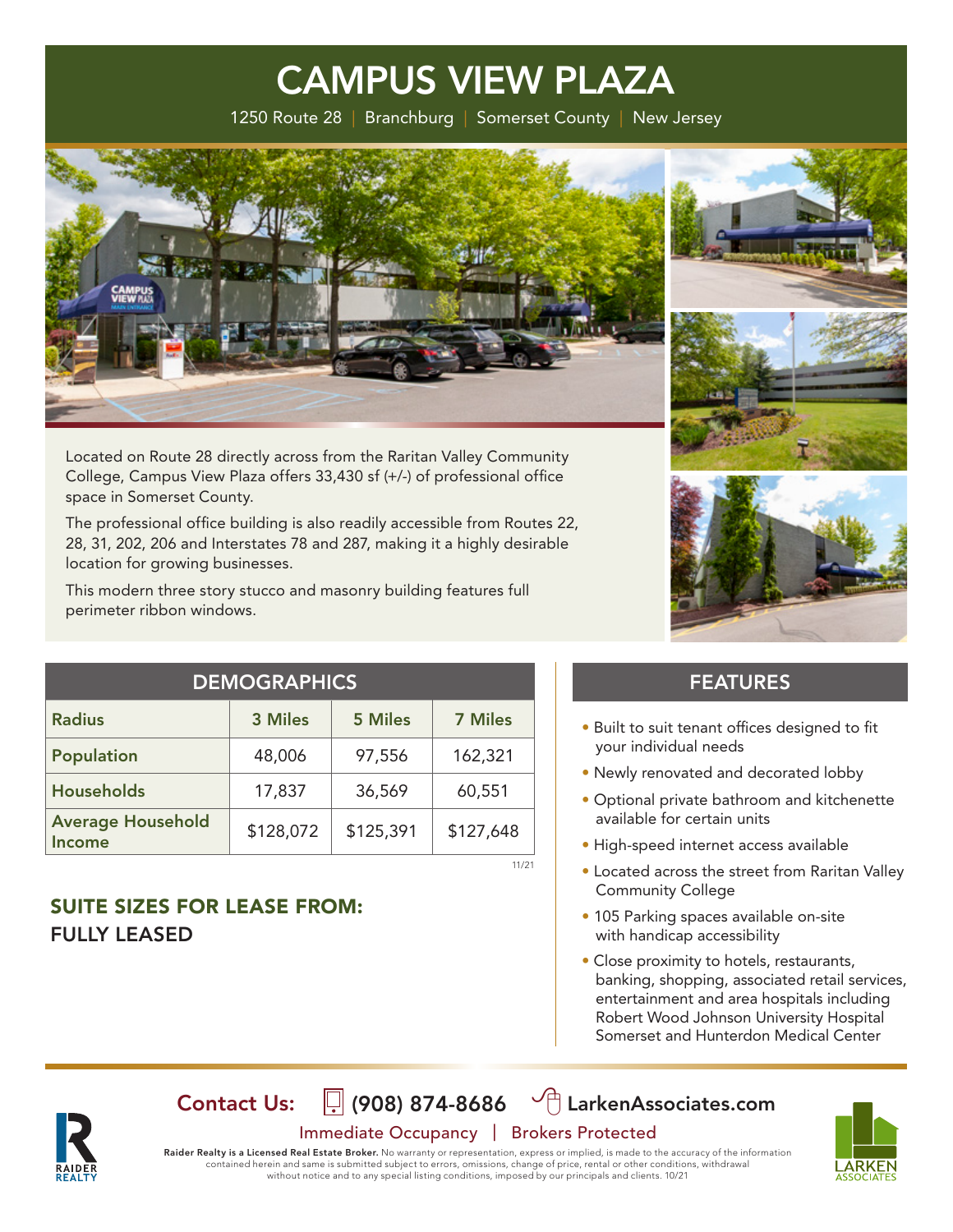1250 Route 28 | Branchburg | Somerset County | New Jersey

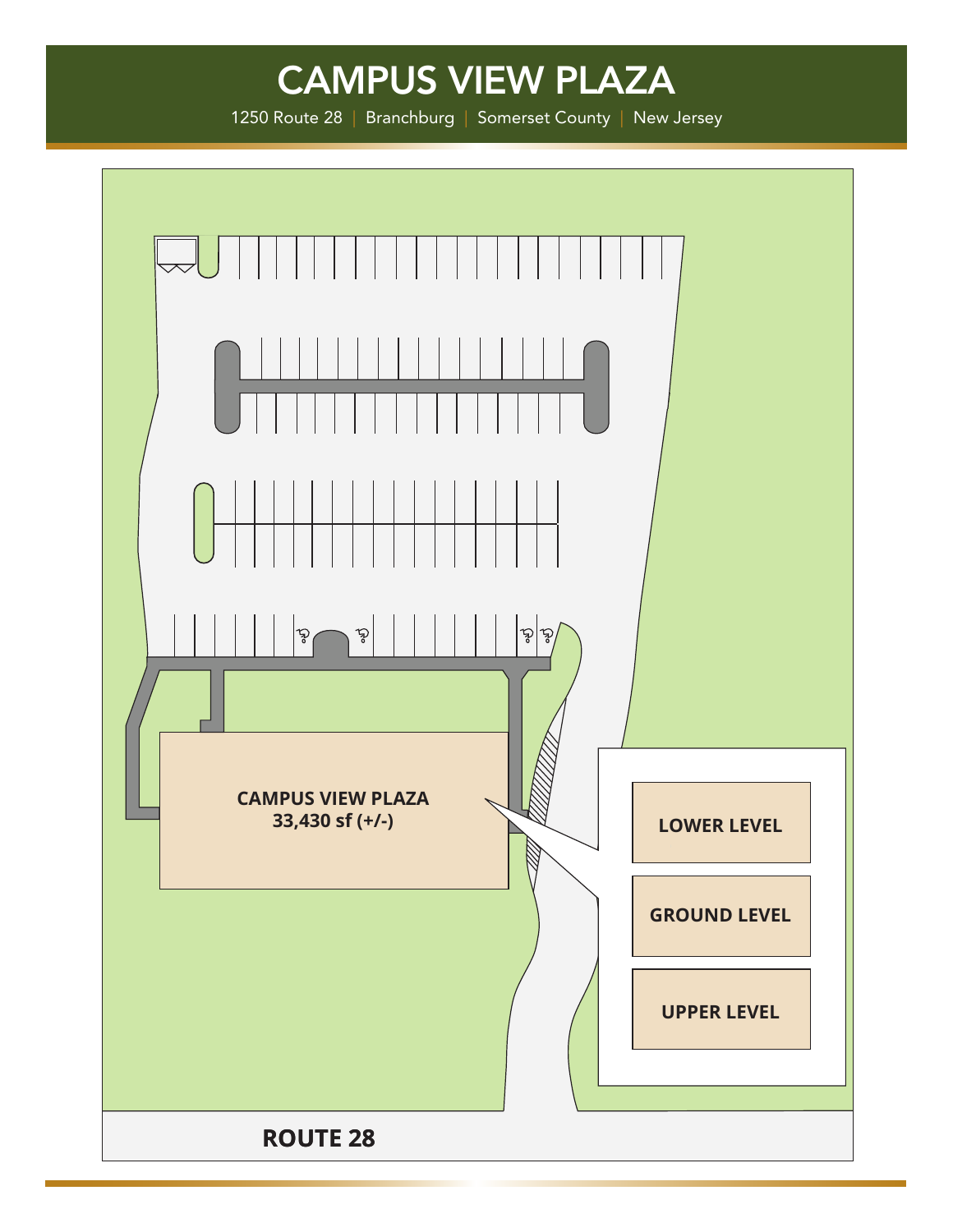1250 Route 28 | Branchburg | Somerset County | New Jersey

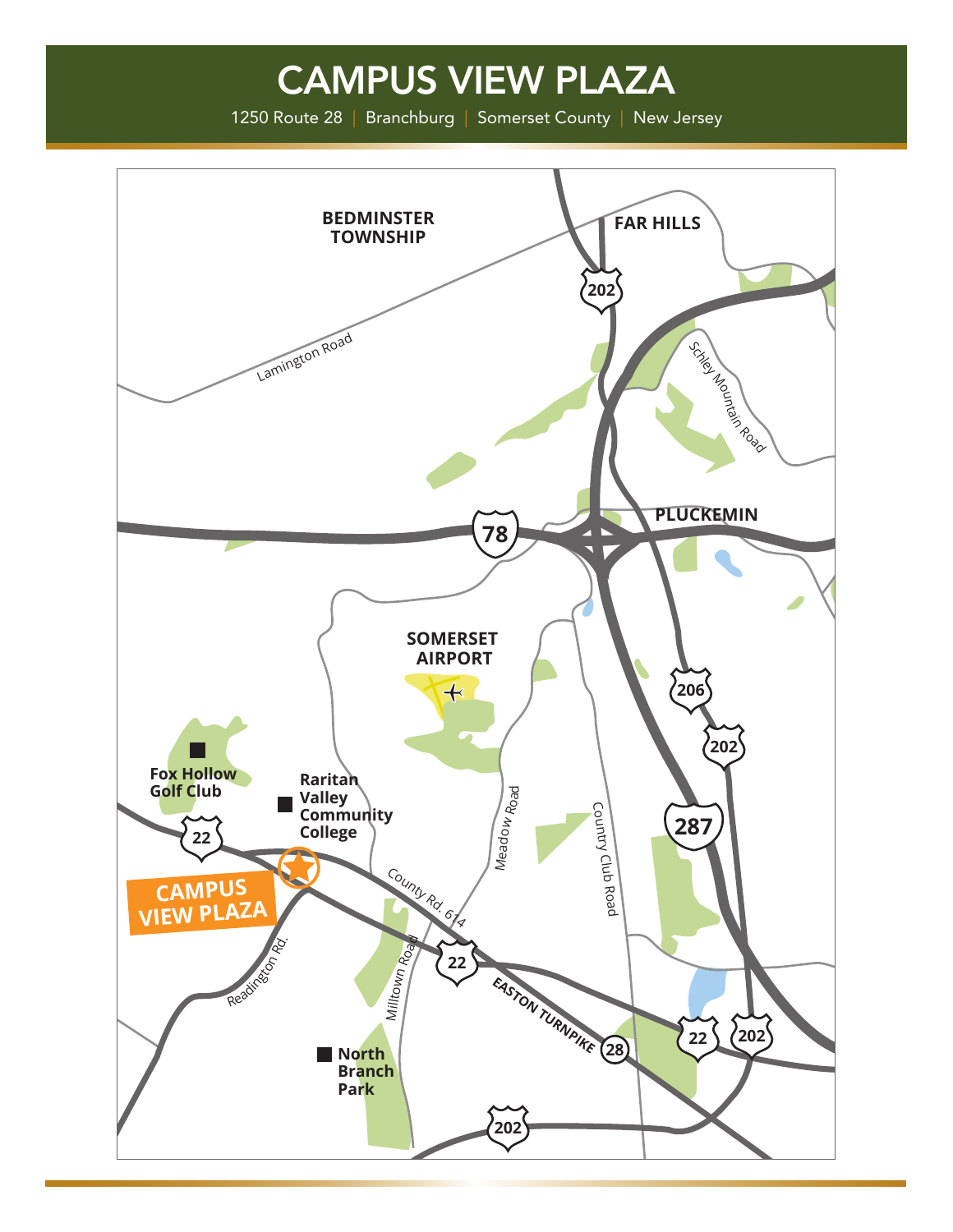1250 Route 28 | Branchburg | Somerset County | New Jersey